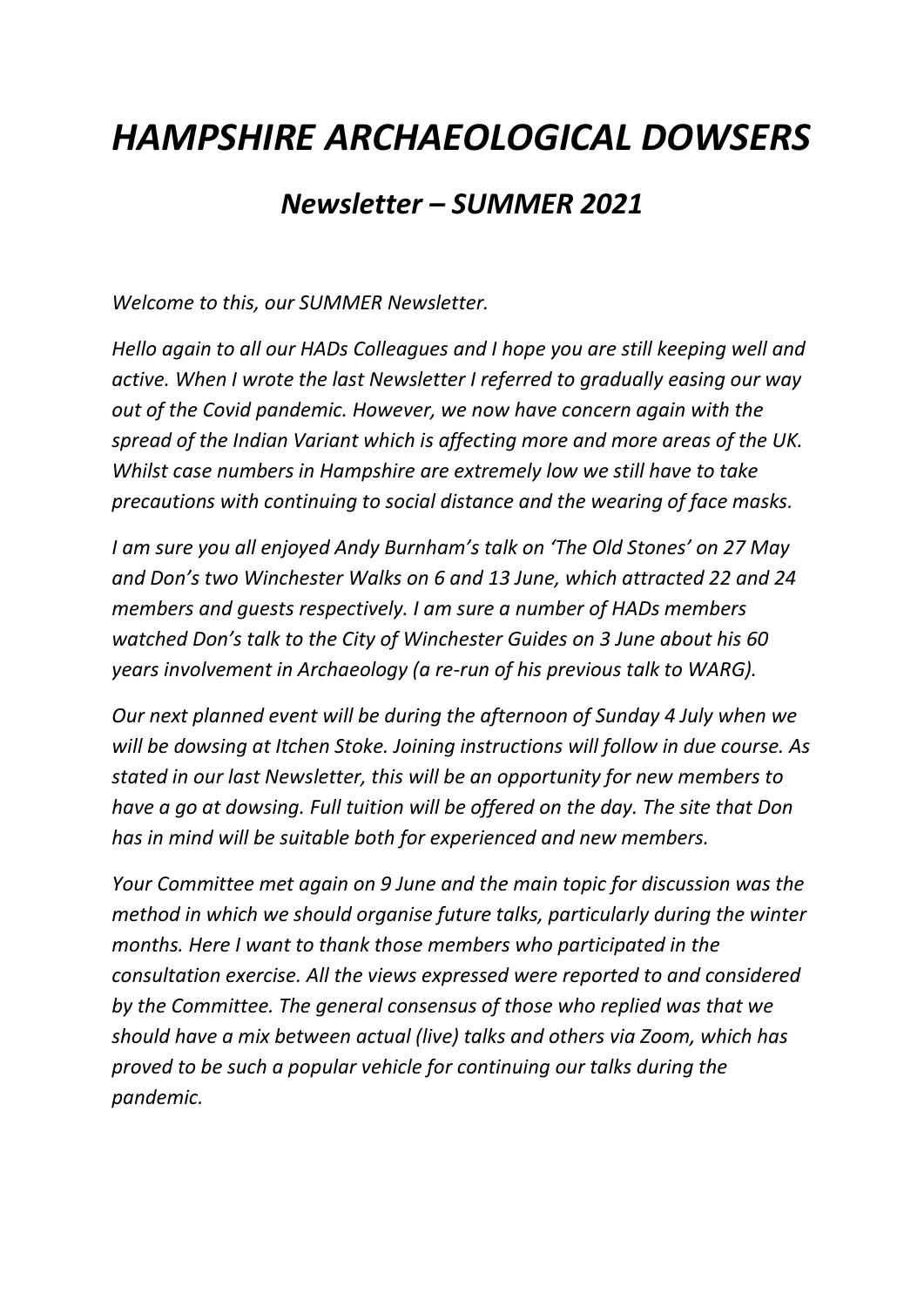*As for the Committee's decision, it was agreed as follows:*

*October 2021 – live talk, possibly Andrew Negus.*

*November 2021 – Zoom talk.*

*December 2021 – Christmas Social – live event.*

*January 2022 – Zoom talk.*

*February 2022 – Annual General Meeting and Talk – Zoom*

*March 2022 – live talk, possibly Kay Ainsworth*

*April 2022 – to be decided later whether to hold a talk that month.*

*We are currently in discussion with possible speakers for the November and January meetings.*

*(Regarding possibly holding a talk in September 2021, this will now not be possible as at least three of the Committee members will be away on holiday at that time).*

*Turning to the matter of the venue for our future talks etc, The Hundred Men's Hall at The Hospital of St Cross has been our 'home' since the formation of HADs and it is very dear to our hearts and Cathy Secker, the Porter, and her colleagues have always been so helpful and friendly. Nothing has ever been too much trouble. However, after a long discussion in Committee we have agreed to try an alternative venue that could offer all the services and facilities we need. One of the possible venues we investigated was Shawford Parish Hall which Don, Gill and I recently visited and had a very useful meeting with the Caretaker, who lives on site. He was very welcoming and showed us the accommodation and the various facilities. Whilst the main hall is rather too large for our current numbers it would be an excellent venue with adjacent kitchen (complete with all crockery and equipment that we would need) and toilets. The hall is well heated and comes complete with microphone/pa equipment and hearing loop together with Wi-Fi. There is car parking on site and additional parking at the nearby Shawford Rail Station and other parking is available close to the hall. There is also a very popular pub, 'The Bridge', close to. Another important factor is that the hire charges are reasonable and the*